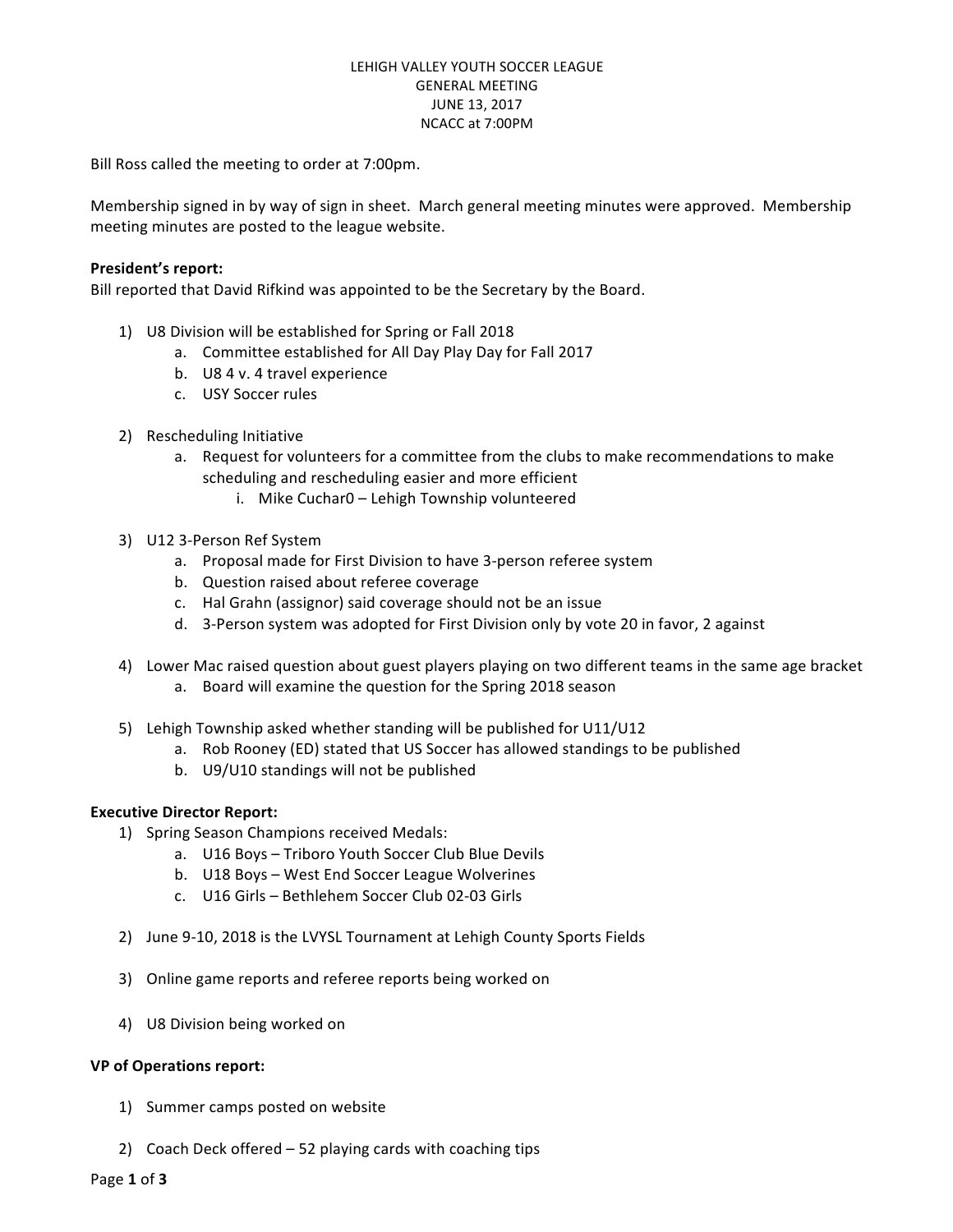## **Treasurer report:**

- 1) Balance at 31 May 2017 was 112,688 vs. 31 May 2016 at \$119,302 for a difference of \$6,600 lower
	- a.  $$5,700$  of the difference was due to lower tournament registration  $-$  2017 tournament was 10 teams less than 2016
- 2) Major Expenditures:
	- a.  $$3,892$  in EPYSA registration fees for  $9/1$  to  $3/15$  was paid out
	- b. \$352 paid to Expand a Brand for tournament signs
	- c. \$233 paid to Rob Rooney for office and tournament expense
	- d. \$3,400 paid to Hal Grahn for assigning fees
	- e. \$823 paid to Action Rentals for tent and chairs for tournament
	- f. \$958 paid to league registrars
	- g. \$550 paid to FC York as return fee for tournament
	- h. \$1,393 paid to demosphere for website for Spring 2017
- 3) Bank statements are available for review; Form 990 is available from FY2015
- 4) Club Bond accounts will be resolved by the Executive Director

# **Games Commissioner Report:**

- 1) Only 6 games did not get played more reschedules (mainly due to weather) than in the past 10 years
- 2) Fall 2017 registration closes 17 July 2017 and season ends 19 November 2017
- 3) Fall round robin tournament will be scheduled in late October/early November for cup qualifier
- 4) LVYSL removed requirement that coaches be licensed and it is now up to teams as to whether to require that coach has a license or not; adopted by vote 16 for and 6 against

# **Referee Assignor report:**

- 1) Small-sided game coaches need to be counseled regarding proper conduct toward referees
- 2) Asked clubs to try to coordinate schedules so that referee crews could be combined and referee coverage can be maximized
- 3) Seeking better interpretation on build out line to get all referees on the same page for the Fall 2017 season
- 4) Coaches that are dismissed from a game MUST leave the field and cannot approach a referee in the parking lot after a game

# **League Registrar:**

- 1) Rich Mitstifer, who has served the league for over twenty years, will be stepping down as league registrar. We would like to thank him for his commitment to the league and the member clubs who he served over his term as league registrar. We appreciate that Rich will be available to lend his expertise and advice to the league in future as the Treasurer.
- 2) Fall packets are due 18 August